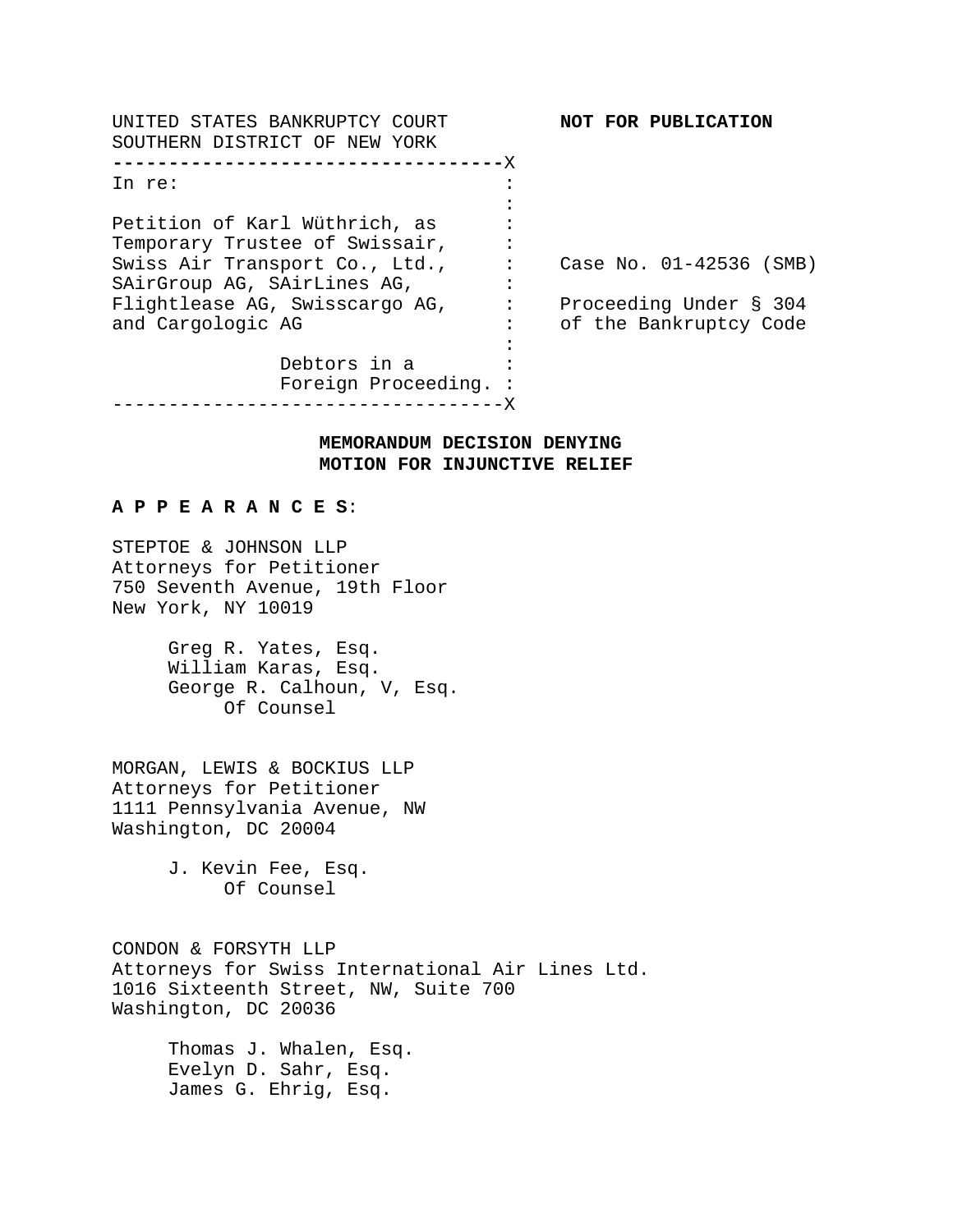Of Counsel

# **STUART M. BERNSTEIN Chief United States Bankruptcy Judge:**

The debtors in this foreign proceeding (collectively, "SAirGroup") formerly operated SwissAir, an international commercial airline. Swiss International Air Lines Ltd. ("SIAL") purchased the flight operations of SAirGroup, and recently commenced a proceeding before the United States Patent & Trademark Office ("USPTO") to cancel SAirGroup's registration of the SWISSAIR trademark (the "Mark"). Karl Wüthrich, the temporary trustee (the "Trustee") of SAirGroup, filed a motion to enjoin that proceeding.

The Court conducted an evidentiary hearing during which it heard the testimony of one live witness, and by agreement of the parties, received the affidavits of two other witnesses. Based upon the evidence adduced at the hearing, and for the reasons set forth below, the Trustee's motion is denied.

#### **BACKGROUND**

Unless otherwise stated, the facts material to the current contest are not in dispute. As noted, SAirGroup operated SwissAir, a world-wide commercial airline, for many years. Its operations included flights between Switzerland and the United States. SAirGroup registered the Mark with the United States Patent Office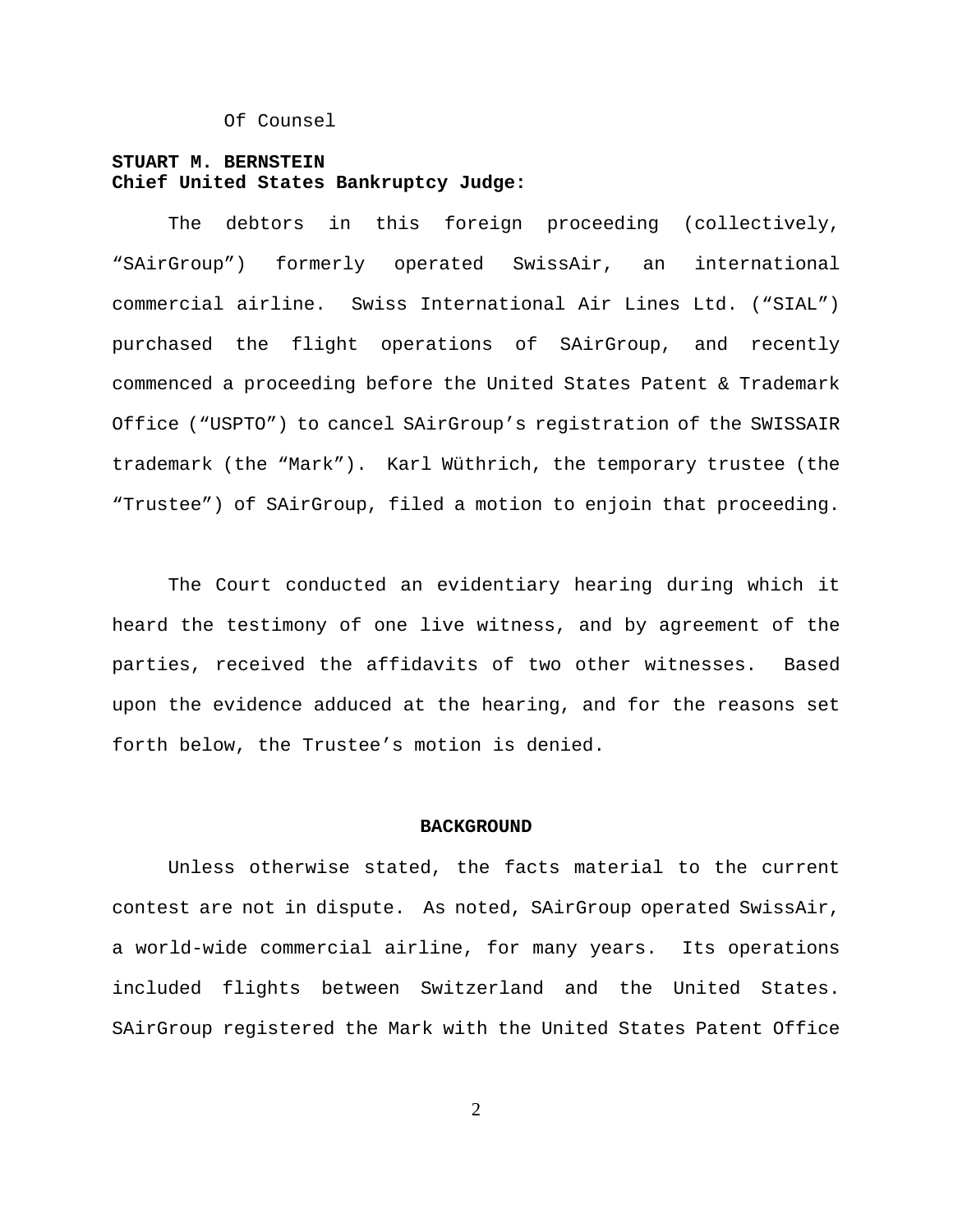in 1961, (Hearing Exhibit 2), and last renewed the registration in October 2001. (Id.)

On or about October 4, 2001, SAirGroup commenced a foreign proceeding in Switzerland, and the Swiss court appointed Wüthrich as temporary trustee. On October 9, 2001, the Trustee commenced this ancillary proceeding under 11 U.S.C. § 304. On June 20, 2003, the Swiss court approved SAirGroup's "debt restructuring agreement," the equivalent, in this case, of a liquidating chapter 11 plan. (Supplemental Declaration [of Karl Wüthrich in] Support of Motion for an Order Granting Renewed Injunction, undated, at ¶ 2)("Supplemental Declaration")(ECF Doc. # 90.)

# **A. The Sale of Assets**

Since October 2001, SAirGroup or the Trustee have been involved in the process of liquidating SAirGroup's assets, including the Mark. In early October 2001, SAirGroup entered into an agreement to sell its flight operations to Crossair. (Hearing transcript, dated Dec. 6, 2005, at 20)("Tr.")(ECF Doc.

# 94.) The transfer was complete by March 30, 2002, Crossair changed its name to SIAL, and SAirGroup has not operated any flights since then.  $(See id.)$  SIAL has taken over those operations, and currently operates a fleet of 75 aircrafts serving 70 destinations, including several cities in the United States.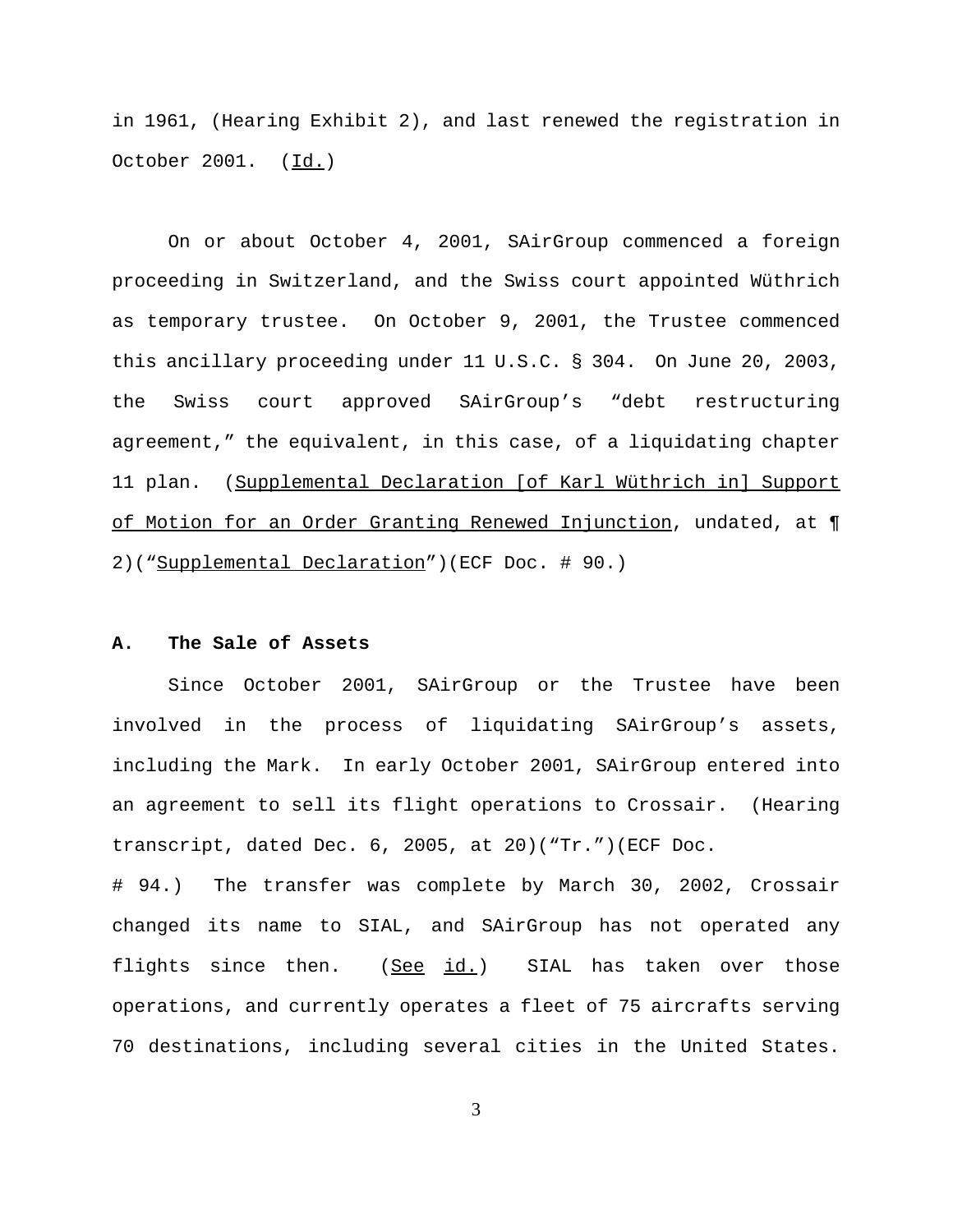(Rebuttal Affidavit [of Dr. Stephan Frey] in Support of Opposition to Motion of the Petitioner for an Order Granting a Renewed Preliminary Injunction, sworn to Jan. 9, 2006, at ¶ 5)("Rebuttal Affidavit")(ECF Doc. # 91.)

The Mark was excluded from the sale, but as part of the transaction, SIAL obtained an option to purchase SAirGroup's worldwide rights to the Mark. (Tr. 20-21; Hearing Exhibit 3.) The purchase price was to be determined by an independent appraiser. Pursuant to an appraisal dated November 29, 2001, the Mark was valued at 660 million Swiss francs, or approximately, \$500 million. (Tr. 22-23; Hearing Exhibit 4.)

SIAL declined to exercise the option, and SAirGroup or the Trustee have been trying to sell the Mark ever since. The Trustee retained a broker to sell the Mark in 2003, and is currently negotiating an agreement with a second broker. (Tr. at 29-30.) In August 2005, the Trustee received an offer of 5 million Swiss francs, or approximately \$4 million, for the Mark. This is the only pending offer. (Tr. at 39.)

The apparent drop in value suggests that the Mark is a wasting asset. In fact, it is on the verge of wasting away. Under Swiss law, SAirGroup's rights in the Mark may be deemed abandoned on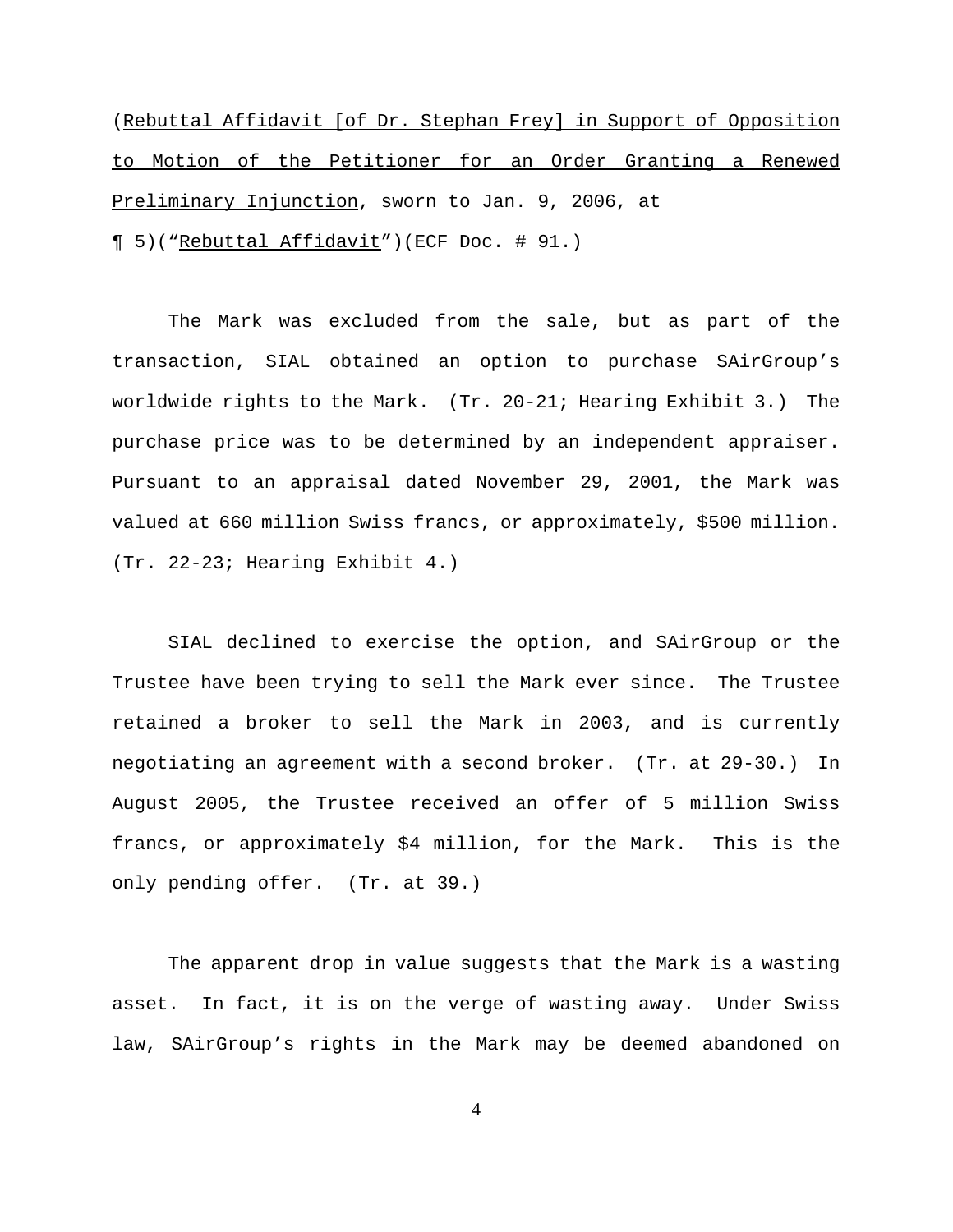March 30, 2007 – five years after the cessation of flight operations – if it has not sold by then. (Supplemental Declaration, at ¶ 6.)

# **B. The Dispute With SIAL and This Motion**

Although SIAL declined to exercise the option, it appears that it has sought to register rights in the Mark, or in a similar mark, in Switzerland. Between November 28, 2002 and August 6, 2004, SAirGroup filed 20 oppositions to the registration of trademarks by SIAL with the Swiss Federal Institute of Intellectual Property. (Rebuttal Affidavit, at ¶ 2.) In a decision dated February 25, 2005, the Institute rejected SAirGroup's opposition on the ground that "Swiss" indicated an origin, and that there was no likelihood of confusion between the two marks.  $(\underline{Id}, f)$  at  $\P$  3.) SAirGroup has appealed that decision.  $(\underline{Id.}, at \P 2.)$ 

After this Court's preliminary injunction terminated in June, SIAL filed a petition, dated Sept. 13, 2005 (the "Petition")(see Hearing Exhibit 5), with the USPTO to cancel the Mark registered to SAirGroup. $<sup>1</sup>$  The Petition relied on the statutory presumption that</sup> a trademark is deemed to be abandoned if it is not used for three

<sup>1</sup> SIAL had previously attempted to file applications for its own trademarks with the USPTO, but the applications were denied because of the likelihood of confusion with the Mark. (Petition at 2.)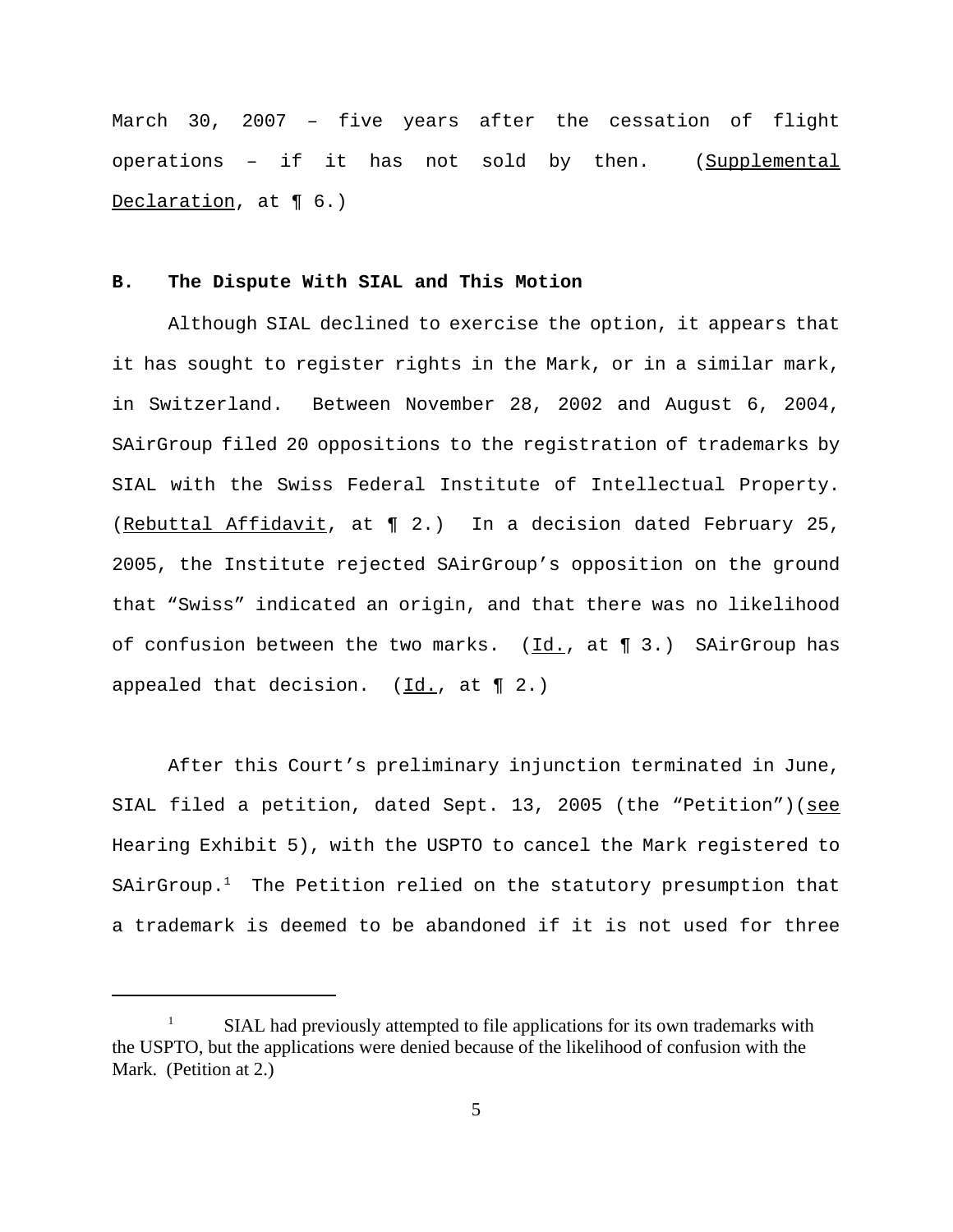years. (Id. at 3.) The Trustee learned about the Petition after some delay, and immediately sought to reinstate the preliminary injunction to "permit the Petitioner to continue in his efforts to realize the value of the mark unimpeded by SIAL's self-serving effort to usurp the Debtors' valuable intellectual property." (Motion of the Petitioner for an Order Granting a Renewed Preliminary Injunction, undated, at 10)(ECF Doc. # 84.) The Court granted a preliminary injunction with SIAL's consent following the initial hearing on December 6, 2005, and continued the injunction pending the determination of this motion. (Preliminary Injunction Order, dated Jan. 12, 2006)(ECF Doc. # 92.)

#### **DISCUSSION**

#### **A. The Nature of the Relief Sought**

Before addressing the motion, it is necessary to consider the nature of the relief requested. The Trustee seeks to preliminarily enjoin the Petition litigation to allow him to sell the Mark. Although the motion implies a future hearing for permanent injunctive relief, the Court does not foresee further proceedings regarding whether to enjoin the prosecution of the Petition. The record is complete, and the injunction, if granted, will remain in place until it becomes moot because the Trustee sells the Mark (and the Petition becomes the buyer's problem) or abandons his sale efforts.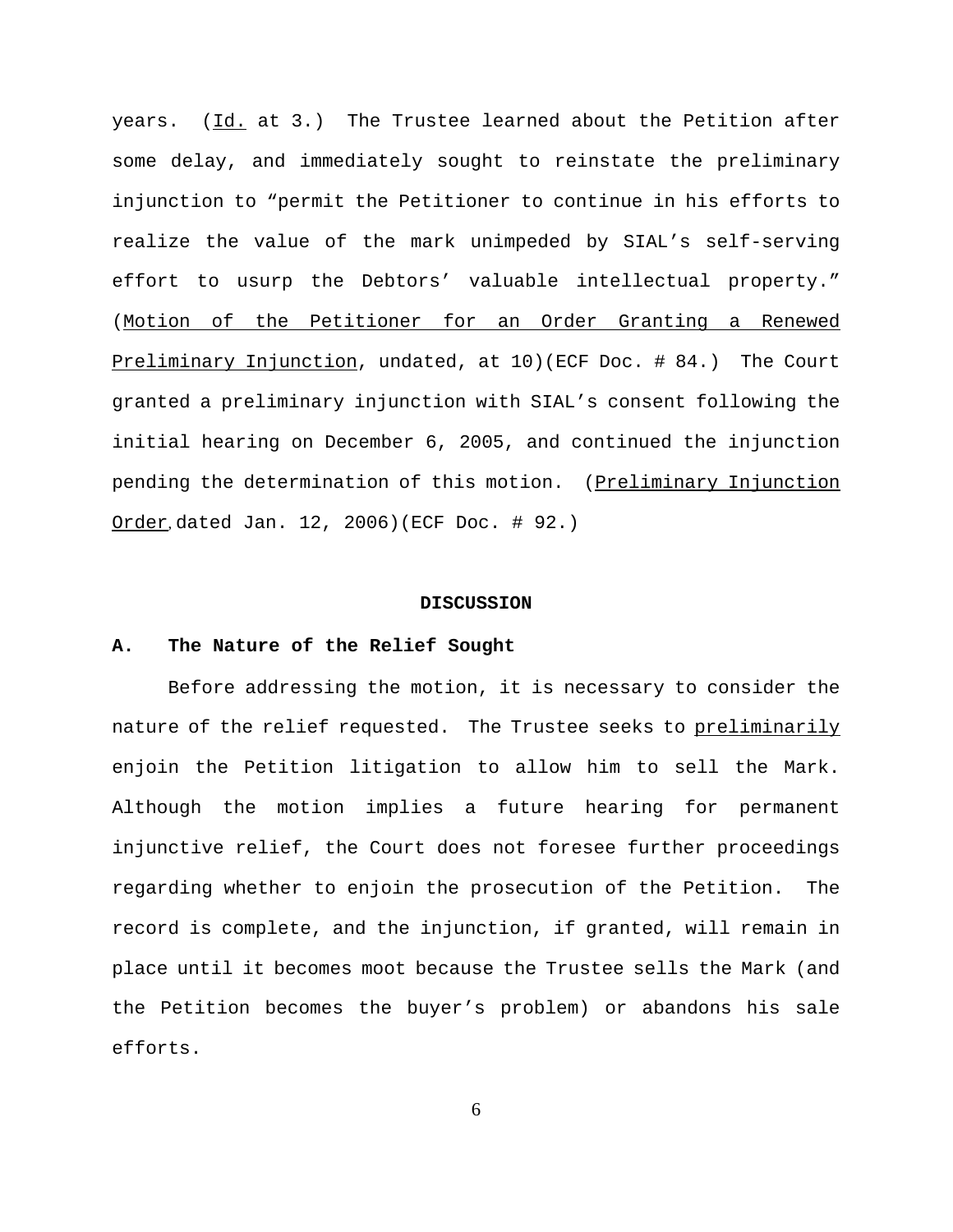Where the Court enjoins a litigation and does not contemplate a further proceeding on whether to enjoin that litigation, the injunctive relief is permanent rather than preliminary. See Lomas Fin. Corp. v. Northern Trust Co. (In re Lomas Fin. Corp.), 932 F.2d 147, 151 (2d Cir. 1991). Accordingly, the Trustee is seeking a permanent injunction of indefinite but limited duration pending the sale or other disposition of SAirGroup's interest in the Mark.<sup>2</sup>

# **B. The Availability of Relief Under § 304(b)**

Subject to the provisions of § 304(c) of the Bankruptcy Code,<sup>3</sup> a court may enjoin the commencement or continuation of an action "against a debtor with respect to property involved in such foreign proceeding." 11 U.S.C. § 304(b)(1). Section 304(c) provides:

In determining whether to grant relief under subsection (b)of this section, the court shall be guided by what will best assure an economical and expeditious administration of such estate, consistent with -

(1) just treatment of all holders of claims against or interests in such estate;

(2) protection of claim holders in the United States against prejudice and inconvenience in the processing of claims in such foreign proceeding;

(3) prevention of preferential or fraudulent

<sup>&</sup>lt;sup>2</sup> Even if the injunction request is viewed as preliminary, the Trustee is still not entitled to relief under 11 U.S.C. § 304(b) for the reasons discussed in the succeeding text.

<sup>&</sup>lt;sup>3</sup> Section 304 was repealed by § 802 of the Bankruptcy Abuse Prevention  $\&$ Consumer Protection Act of 2005, Pub. L. 109-8, and replaced by chapter 15. Section 304 continues to apply to cases commenced prior to the October 17, 2005 effective date.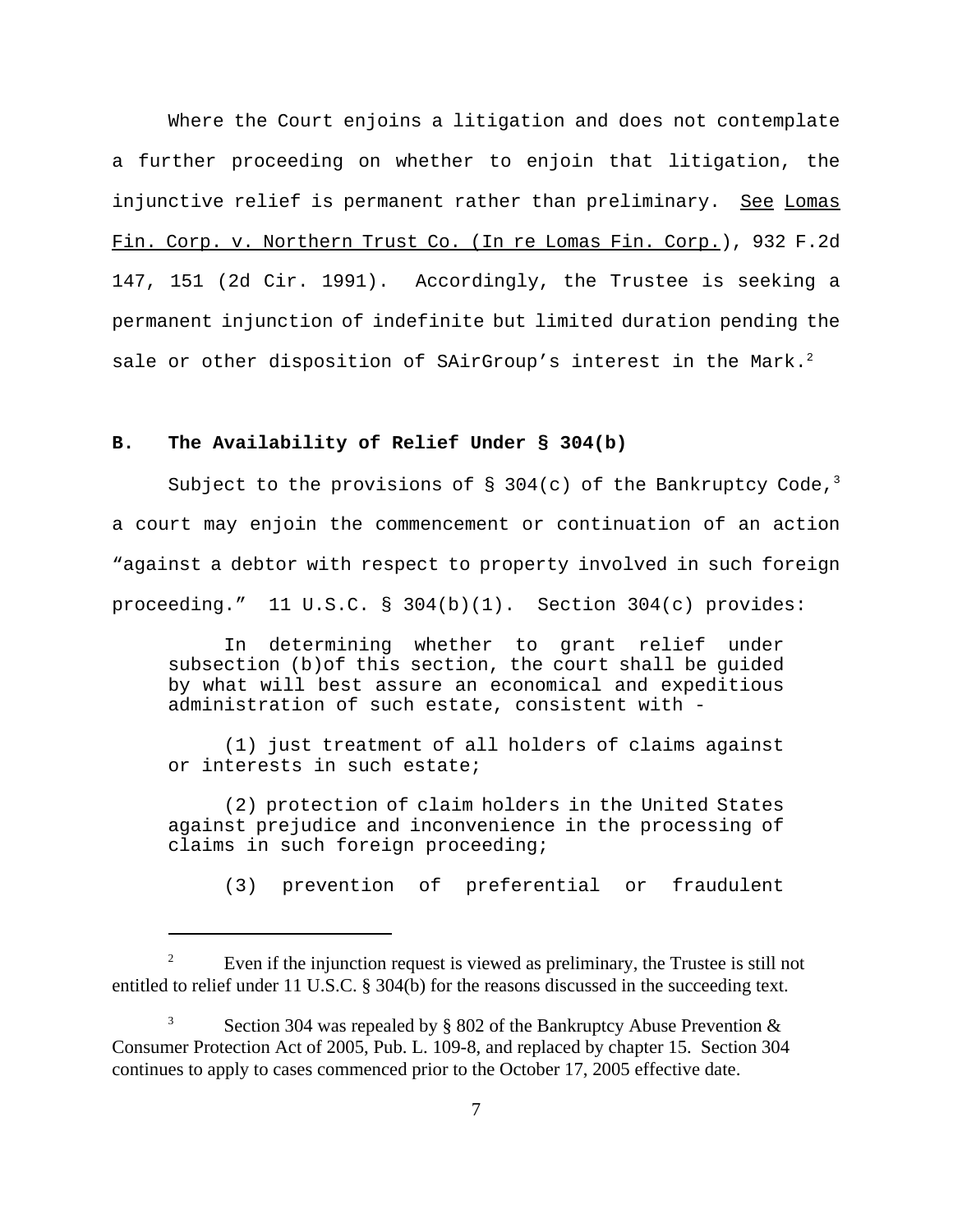dispositions of property of such estate;

(4) distribution of proceeds of such estate substantially in accordance with the order prescribed by this title;

(5) comity; and

(6) if appropriate, the provision of an opportunity for a fresh start for the individual that such foreign proceeding concerns.

Although listed as one of several factors, "comity is the ultimate consideration in determining whether to provide relief under § 304. . . . [A] court's function under § 304 is to determine whether comity should be extended to the foreign proceeding in light of the other factors." Bank of New York v. Treco (In re Treco), 240 F.3d 148, 156 (2d Cir. 2001).<sup>4</sup> Yet comity is not implicated by every question presented in a § 304 proceeding. In particular, "U.S. courts may resolve bona fide questions of property ownership arising under local law while a foreign bankruptcy proceeding is ongoing without deferring to the parallel foreign proceeding on grounds of international comity." JP Morgan Chase Bank v. Altos Hornos de Mex., S.A. de C.V., 412 F.3d 418, 426 (2d Cir. 2005); see Koreag, Controle et Revision S.A.

<sup>&</sup>lt;sup>4</sup> In the past, some had proposed that "comity" be eliminated as a separate factor, and included in the preamble to  $\S 304(c)$ . See Treco, 240 F.3d at 157 n.7. This change would reflect the view, endorsed by the <u>Treco</u> Court, that the decision whether to grant comity is the result of the application of the other factors. This suggestion was eventually adopted and incorporated into the Bankruptcy Abuse Prevention and Consumer Protection Act of 2005. See 11 U.S.C. § 1507(b).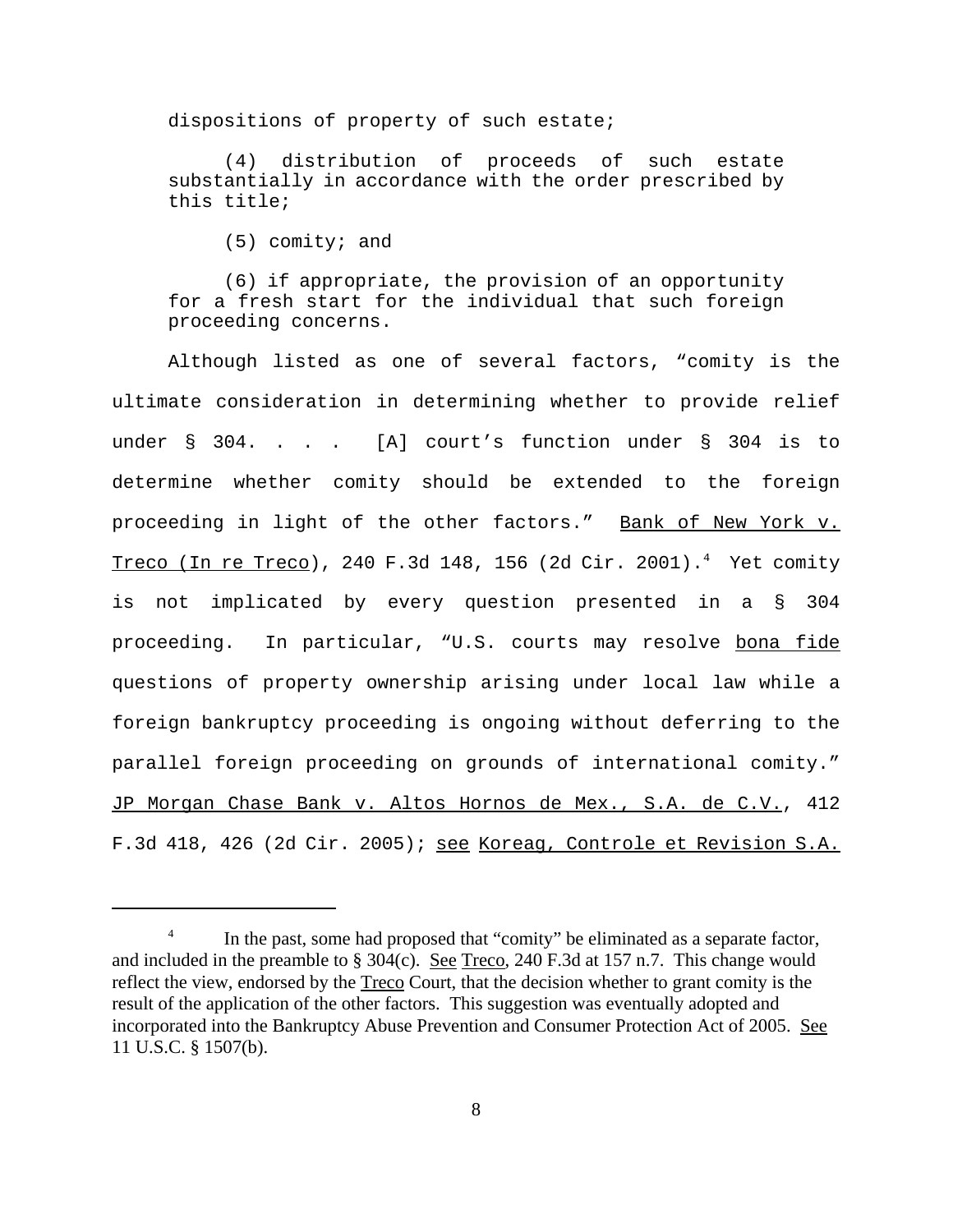v. Refco F/X Assocs. (In re Koreag, Controle et Revision S.A.), 961 F.2d 341, 348 (2d Cir.)(§ 304(b)(2) "presupposes an antecedent determination of property interests as a condition to the turnover of property to a foreign representative"), cert. denied, 506 U.S. 865 (1992). In short, the United States court should first decide whether the foreign estate has any interest in local property before granting relief under § 304(b) with respect to that property. JP Morgan Chase Bank, 412 F.3d at 426 (court must resolve "threshold" question of property ownership before granting relief under  $\S$  304(b)(1)); Koreag, 961 F.2d at 349 ("[B]efore a particular property may be turned over pursuant to  $\S$  304(b)(2), a bankruptcy court should apply local law to determine that the debtor has a valid ownership interest in the property when the issue is properly posed by an adverse claimant.")

It follows that a foreign representative should not be entitled to a § 304(b) injunction to prevent the determination of the very dispute that must be resolved before he is entitled to § 304(b) relief. Yet this is precisely what the Trustee seeks to do. SAirGroup's interest in the Mark is the subject of a bona fide dispute under United States law. Section 45 of the Lanham Act, 15 U.S.C. § 1127, states, in pertinent part:

A mark shall be deemed to be "abandoned" if either of the following occurs: (1) When its use has been discontinued with intent not to resume such use. Intent not to resume may be inferred from circumstances. Nonuse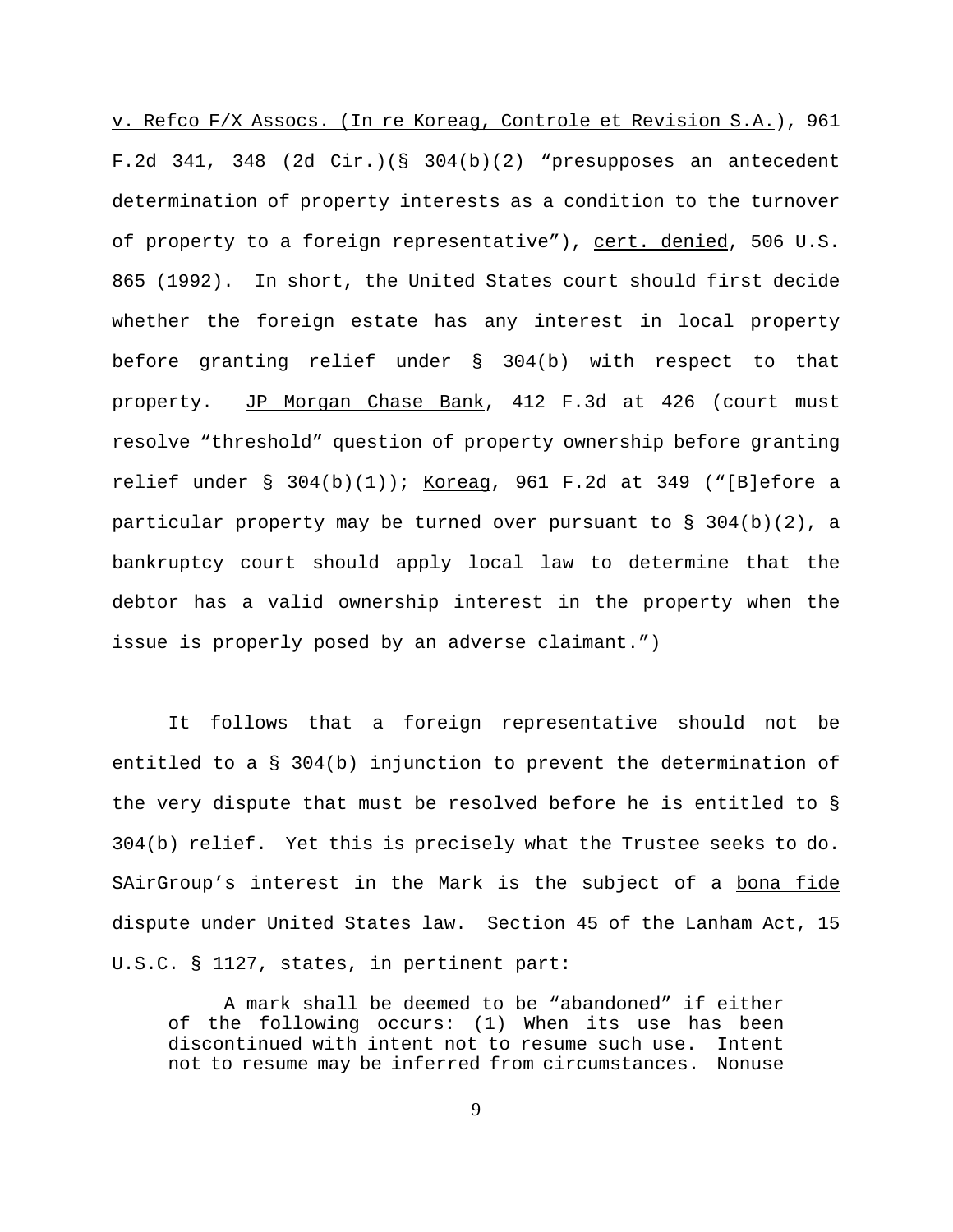for 3 consecutive years shall be prima facie evidence of abandonment. "Use" of a mark means the bona fide use of such mark made in the ordinary course of trade, and not made merely to reserve a right in a mark.

SAirGroup has not used the Mark for more than three years - since late March 2002 -- and this constitutes prima facie evidence of abandonment. The Trustee may be able to rebut the statutory presumption by showing that SAirGroup withdrew from the market for financial reasons, and has made continuous efforts to sell a trademark. Saratoga Vichy Spring Co. v. Lehman, 625 F.2d 1037, 1044 (2d Cir. 1980)(presumption of non-use of mineral water trademark rebutted by evidence of owner's withdrawal from the mineral water business and continuous marketing efforts to sell the business with its good will). The question of abandonment is factspecific, Seidelmann Yachts, Inc. v. Pace Yacht Corp., Civ. No. JH-87-3490, 1989 WL 214497, at \*7 (D. Md. Apr. 26, 1989), and the Trustee acknowledges that the litigation will be time consuming and costly. (See Supplemental Declaration, 18.)

For this reason, the Trustee prefers to sell the Mark before his rights are litigated. The Trustee is not seeking to stay the USPTO so that this Court or another court can determine the issue. He is not suggesting that the Swiss court could or would determine this question of United States trademark law. Rather, his entire argument turns on his view that the issue should not be decided by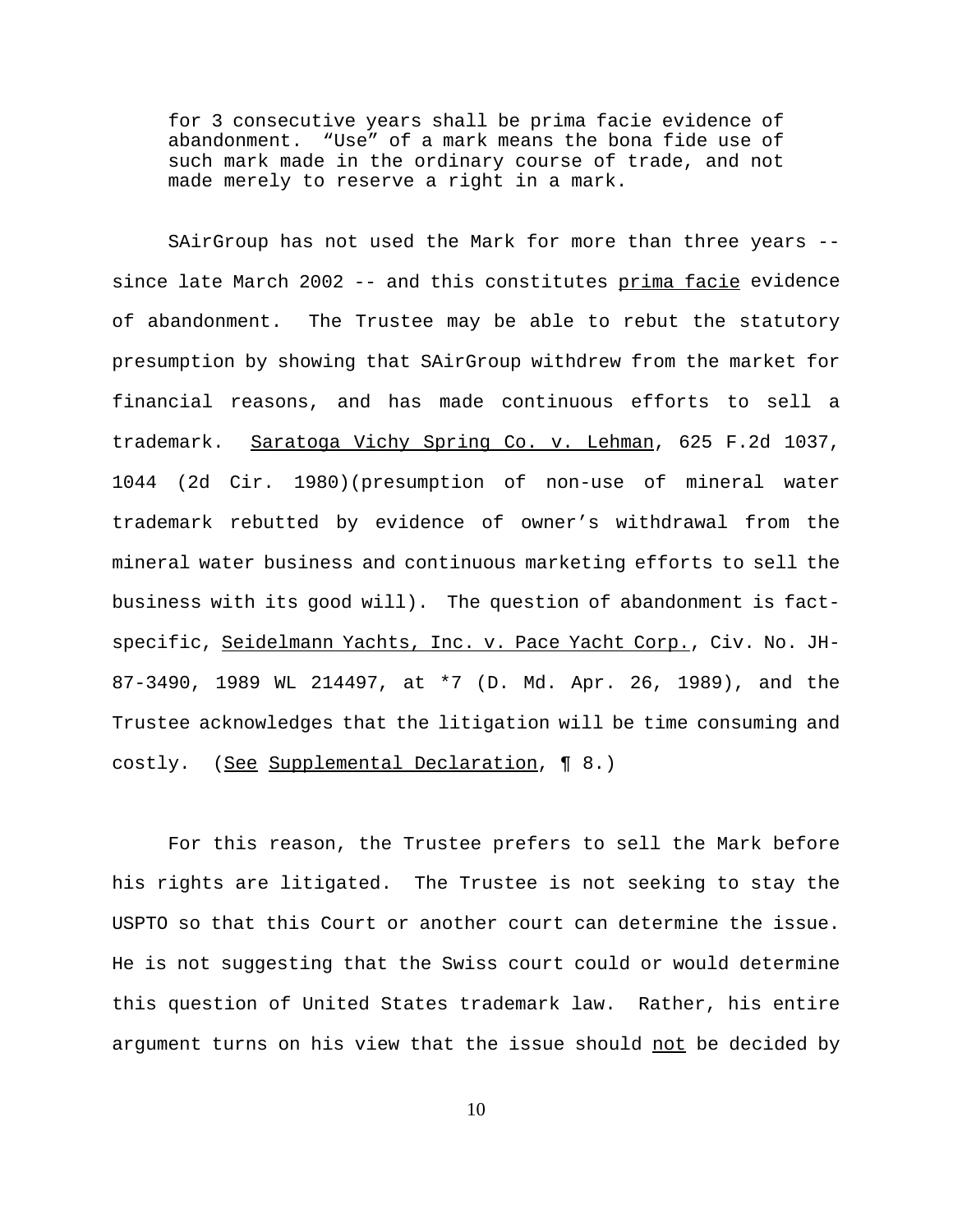any court, at least while the SAirGroup estate can sell its rights. In the end, the motion is based on the Trustee's business judgment that it is better to sell a "pig in a poke," than to determine SAirGroup's interest in the Mark, and then sell (or abandon) it.

The Court takes no issue with the Trustee's business judgment, but § 304 runs in the opposite direction.<sup>5</sup> The threshold question of ownership must be resolved before considering the propriety of relief under  $\S$  304(b). The Court cannot grant a  $\S$  304(b) injunction to prevent the determination of a bona fide threshold issue of ownership simply because the foreign representative thinks that it makes better business sense not to decide the question.

This leaves for consideration who will decide the question. Ordinarily, this Court would make the preliminary determination under local law regarding SAirGroup's interest in the Mark. See Koreag, 961 F.2d at 349. In this case, however, I defer to the USPTO for several reasons. First, the Petition to cancel is currently pending before that forum. The issue of abandonment

<sup>&</sup>lt;sup>5</sup> The Trustee's business judgment does not constitute proof of the harm that would befall the estate if the injunction is denied. To the contrary, a potential buyer of the Mark would presumably discount the purchase price by the costs and uncertainties of the Petition litigation. An injunction may delay but will not eliminate the need to litigate the underlying dispute. I note, in this regard, that after marketing the Mark for at least two years, the Trustee received an offer of only \$4 million in August 2005, before SIAL even filed the Petition. In short, the evidence does not support a finding that the Mark is particularly valuable, or that its value will be affected by the continuation of the Petition litigation.